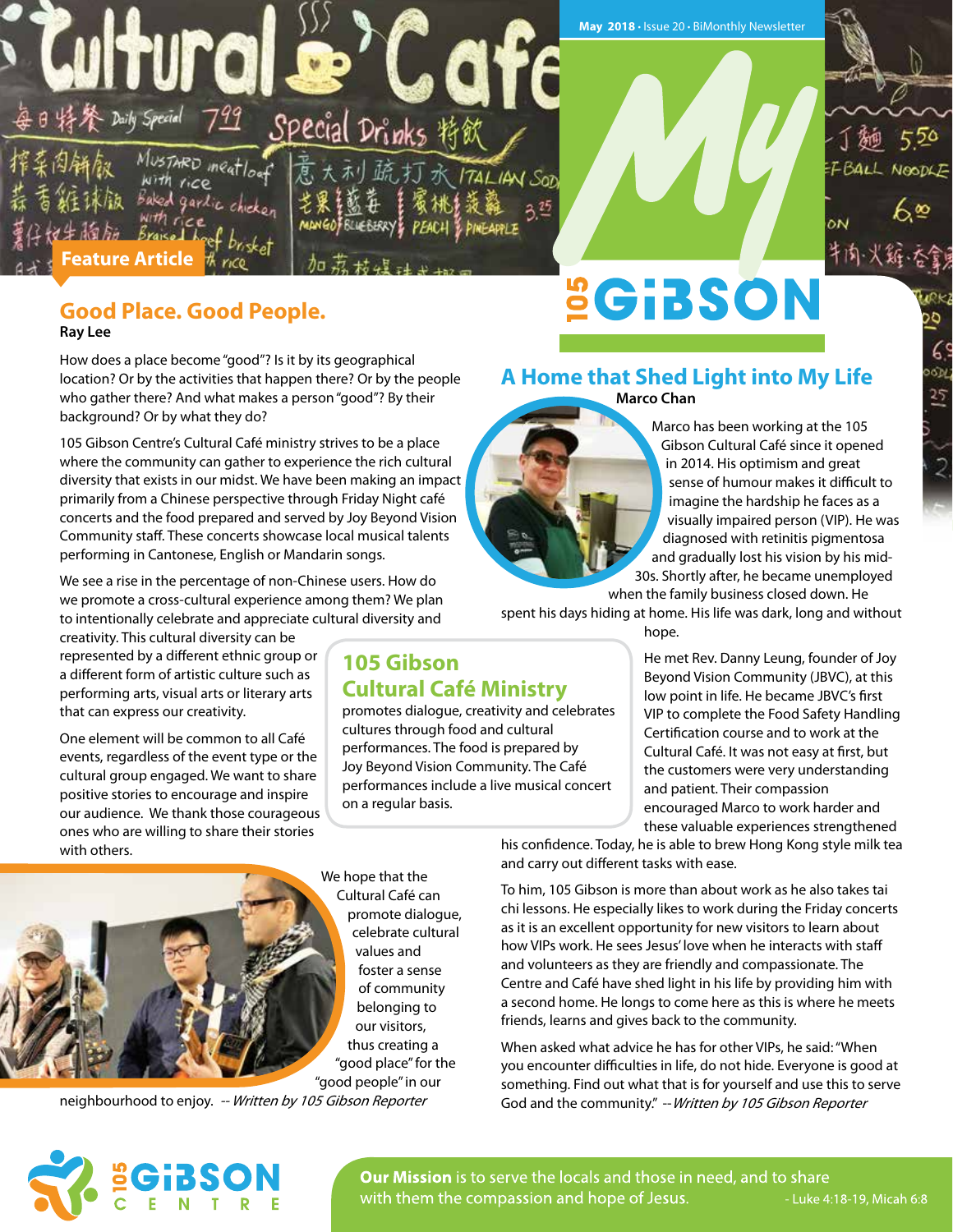#### **A Faithful Servant Edwin Li**

I was invited to be the Chair of 105 Gibson Centre's Phase 2 Construction Committee two years ago. It was a big role to fill as it involved understanding each ministry's needs and requirements, selecting the architect, lawyer and general contractor, not to mention attending regular meetings. I was hesitant at first but the Bible reminded me to use the talents I have received to serve others as a faithful servant of God's grace (1 Peters 4:11), so I accepted this invitation.

I am glad that the new spaces will be utilized by various ministries to serve the community. People often think of Christian missions as going overseas. But in the Bible, Jesus also taught us to love our neighbours who are in need. I believe 105 Gibson is an excellent local mission ground for us to serve and love those in our community.

In the two years I have also learned to be faithful to God. Quite often we solve problems based on our own knowledge. My experience as a professional engineer certainly helped in this project. But more importantly, I learned to rely on God for His guidance and He will provide the best for us. The past two years had been a very valuable lesson for me and I am thankful for being part of this journey.

Many people attended the Phase 2 Grand Opening and they were curious to learn more about the Centre. I hope that one day they will be our users and volunteers in serving the community together. -- Written by 105 Gibson Reporter

#### **Another Milestone! YY Chan**

YY Chan was the project manager of 105 Gibson Centre's Phase 2 Construction Project. His main tasks included analyzing the entire project, updating stakeholders on the progress, preparing budgets, controlling costs and quality, and aligning the timeline to prevent interruption of the Centre's daily operations and ensuring that the construction could be completed safely and legally. There were many challenges including recruiting team, finding suitable architects and contractors and solving problems from Phase 1 construction. Yet he witnessed God's guidance along the way. He was thankful that the construction was not affected by the snowy winter weather and no industrial accidents happened. It was God's grace that the entire project completed on time and within budget under the cooperation of all parties. YY learned how to integrate his accounting and project management experience with the needs of the ministry. He also learned about the significance of humbling himself and understanding other people's perspectives so that we could complement each other. When YY was asked about his feelings after the completion of the project, he answered, "I am very happy to see more space and programs being brought into the community" --Written by 105 Gibson Reporter

#### **New Culture. New Friends. New Family. Virginia**

I witnessed a drastic change in my nephew Kenny's life during the three years he joined the 105 Gibson's Youth Services A Meal Together program.

Born in Shanghai, Kenny was educated in an international school with his younger brother and grew up with two nannies at home. This "western" and luxurious upbringing had cultivated a prideful and selfcentered personality in his early years.

He came to Canada when he was 15 years old and I invited him to join AMT. He was initially reluctant, feeling the culture was too different than what he was used to in Shanghai. He also felt that he had no need to be tutored by someone else and that sharing a meal was for those who were less fortunate. It took several months of persuasion before he finally agreed to try AMT. This opened the door for him to mingle with peers and experience a Chinese culture that was unfamiliar to him in Shanghai. He even invited his friends to come and started tutoring others in math and English. These new friends were his new family members in this new country who share the same culture with him. By the time he graduated from high school, he has become humble, independent and willing to help others.

> Now he is studying aviation and attends church in Indiana. His AMT mentor testifies that this life change is a result of God's power and love for Kenny. His father and I are very grateful to 105 Gibson for nurturing him into a mature and responsible person. --Written by 105 Gibson Reporter